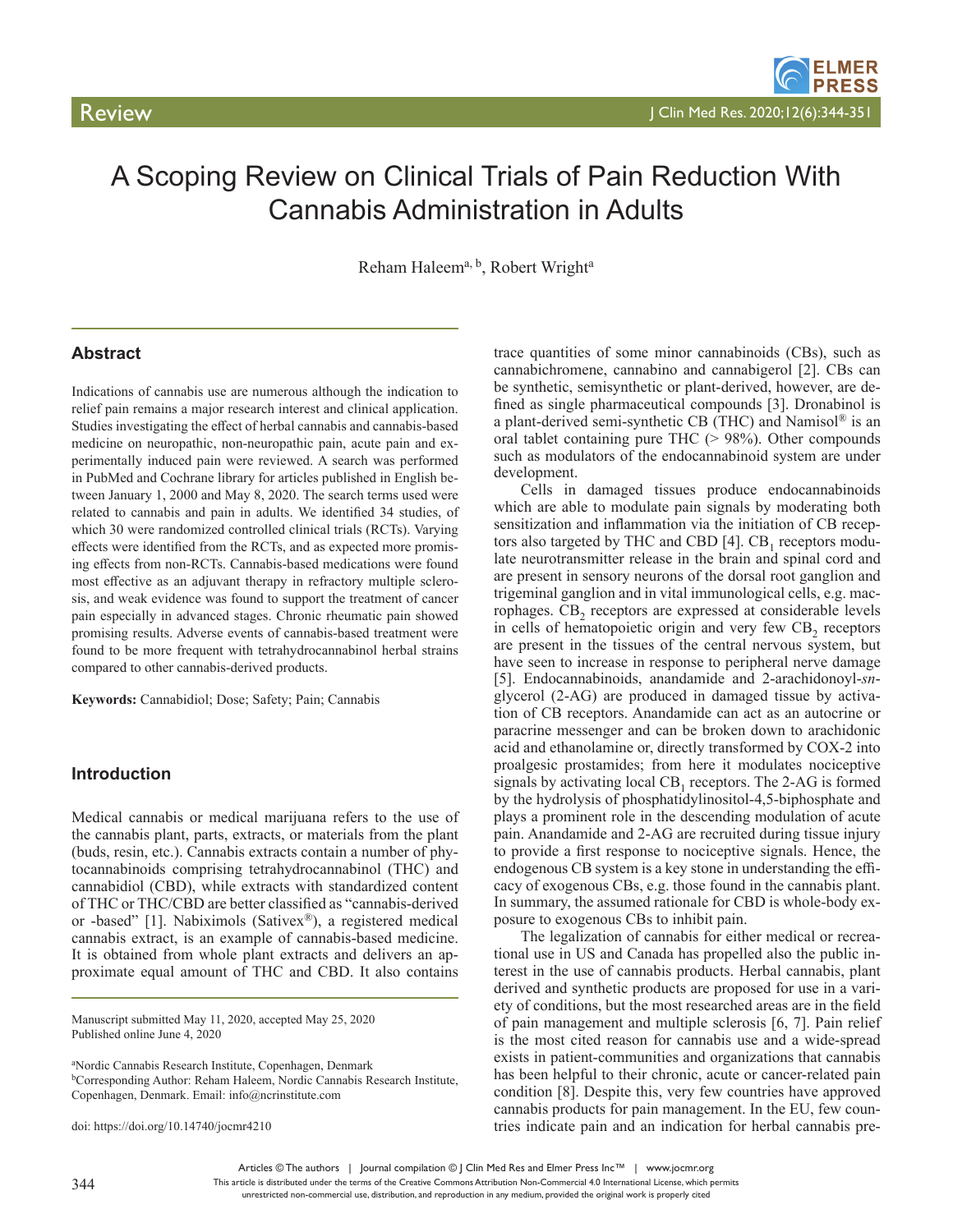scription. Dronabinol is approved for use in cancer pain in Denmark and can be prescribed for any type of chronic pain in Germany [1].

To understand the effects and harms related to the use of cannabis for pain, we conducted an extensive search of the published literature and registered clinical trials (Supplementary Materials 1 and 2, www.jocmr.org).

# **Methods**

One author (RW) searched PubMed, Science Direct and Springer for published trials including registered clinical trials on www.clinicaltrials.gov. Keywords and MESH terms referenced to cannabis and clinical management of pain were employed. In addition, information from registered trials up to December 2019 were retrieved and included in this scoping review.

We extracted the following data: condition and symptoms, year of publication, country, study population, number of patients, age, gender, weight, outcome measures, effect of treatment, side effects, dosage, administration form (pills, smoking, oil, etc.), length of treatment, doses and product/brand.

# **Results**

#### **Herbal cannabis - THC**

The effect of smoked herbal cannabis was assessed in two studies, both of which are randomized, placebo-controlled and double-blinded. Abrams et al assessed the effect of smoking cannabis cigarettes on chronic pain in 55 human immunodeficiency virus (HIV)+ patients presenting painful sensory neuropathy. Cannabis cigarettes (3.56% THC) were smoked three times a day for 5 days. Significant differences were observed in pain intensity and on the percentage of patients achieving 30% reduction in pain intensity, when compared to placebo [9]. In both studies patients continued their treatment regime for painful symptoms. Cannabis treatment with different concentrations of THC in the second study was proceeded by a period of titrating the most well tolerated dose. The authors found a reduction in pain intensity measured by descriptor differential scale compared to placebo. Smoking cannabis was well tolerated, and most side effects were mild in nature [10].

In another randomized, placebo-controlled, cross-over trial, 37 patients with multiple sclerosis were assessed for pain reduction after smoking herbal cannabis with 4% THC by weight daily. Treatment consisted of smoking a marijuana cigarette once a day for 3 days. Smoked cannabis significatively reduces pain scores on a visual analogue scale (VAS) compared with placebo [11].

Similarly, short-term effects of inhaled cannabis with different concentrations of THC (1%, 4% and 7%) were assessed in 16 patients with painful diabetic peripheral neuropathy. This was a randomized, placebo-controlled, cross-over trial. Spontaneous and evoked pain scores were measured using a VAS. A significant difference was observed between all doses and

placebo for spontaneous pain, and between high dose and placebo for evoked pain. Adverse events were reported only for high THC doses, which were euphoria and somnolence [12].

In another randomized, placebo-controlled, cross-over trial that involved 55 patients with central and peripheral neuropathic pain, the effect of smoked cannabis was assessed on a VAS. An analgesic response to smoking cannabis was observed for both low and high content of THC compared to placebo. The response began to reverse within 1 - 2 h after the last dose. At the higher dose (7% THC), cognitive effects were observed, particularly memory alteration; however, the psychoactive effects were minimal [13]. Forty-two subjects with central neuropathic pain related to spinal cord injury and disease were assessed for pain reduction after a 3-h session where patients were delivered vaporized herbal cannabis containing 2.9% or 6.7% THC. A significant effect was observed on pain intensity measured with an 11-score numerical rating scale (NRS-PI). Different THC concentrations did not show a difference in analgesic potency; however, the higher doses were associated with psychoactive and subjective effects [14].

#### **Cannabis-based medicine**

#### *Neuropathic pain - THC-CBD combinations*

Nabiximol (2.7 mg THC and 2.5 mg CBD/100  $\mu$ L) was administered sublingually in four studies for the treatment of multiple sclerosis (MS)-related neuropathic pain. One study, a randomized, placebo-controlled, cross-over trial, assessed the effect of chronic administration of nabiximol on induced neuropathic pain in 18 patients with MS. The patients were instructed to self-titrate the active drug without exceeding 48 sprays during a 24-h period. Comparison with placebo showed small but statistically non-significant effects of treatment on 10-point VAS scores, and no adverse events. Drowsiness, slower thinking, or both, as well as dizziness and vertigo were more frequently reported in the cannabis group than the placebo group [15].

In a similar study, 160 patients with MS were randomly assigned to placebo or active treatment that consisted of 2.7 mg THC and 2.5 mg CBD administrated sublingually using a spray. Patients were required to self-titrate gradually up to a maximum of 120 mg THC and 120 mg CBD per day. Patients on active treatment at the end of a 6-week period showed a significant reduction of pain assessed by VAS score compared to placebo. Intoxication levels were mild and no significant difference in the cognition and mood adverse events could be detected between groups [16].

Twenty-four patients with a diagnosis of progressive MS were assessed in a 4-week treatment course with cannabisbased medical extract in a randomized, placebo-controlled, dose-titrate, parallel-group trial. The drug was administered in oral capsules containing 1.5 and 5 mg THC three times a day. A minority of patients reached the maximum dose allowed per day (24 mg THC) while others received only 15 mg THC/day. Pain was reduced when measured with an NRS directly after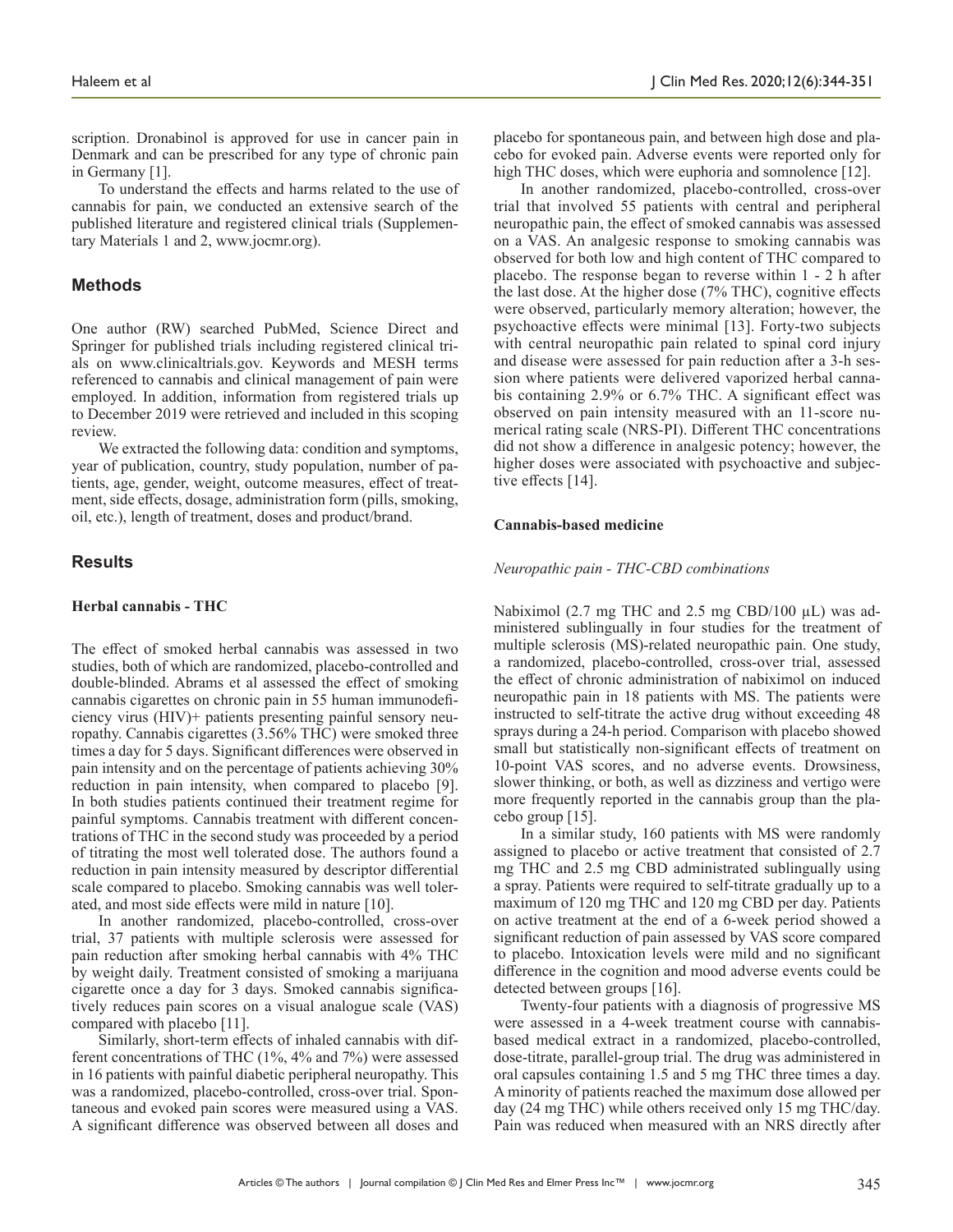the administration of cannabis-based medicine in the clinic. No serious adverse event during the treatment period was observed [17].

The effect of oral cannabis-based medicines on neuropathic MS patients was assessed in two randomized, placebocontrolled, parallel-group studies. Both studies were preceded by a dose titration phase. Cannabis-based medical extracts oral capsules containing 2.5 mg THC and 0.8 - 1.8 mg CBD (commercial name Connador) were administered daily for a maximum dose of 25 mg/day. The first study had a duration of 12 weeks maintenance phase. The neuropathic pain assessed with category rating scale was significatively improved compared to placebo [18]. Similar doses were used in the second study with an additional arm receiving synthetic THC. Data on reported pain on an 11-point rating scale showed a significant improvement for the two treatment groups compared to placebo and no significant treatment-related side effects were reported [19].

The effect of nabiximol was assessed in 30 patients with diabetic peripheral neuropathy. The doses were not reported; however, the total duration of the study was 12 weeks with 2 weeks dose titration followed by 10 weeks of maintenance. The CBD was an adjuvant to pre-existing neuropathic pain treatment. When compared to placebo, no statistically significant improvement in pain scores was observed [20].

Nabiximol's effect on neuropathic pain in a 15-week randomized, double-blind, placebo-controlled, parallel-group study showed an effect of active treatment measured as the 30% responder level in favor of active treatment compared to placebo. The other outcome-measure, the reduction in mean of NRS scores did not reach statistical significance [21]. A similar study assessed the effect of nabiximols in 125 patients with peripheral neuropathic pain. The mean reduction in pain intensity score was greater in patients receiving nabiximols compared to placebo [22].

A randomized, placebo-controlled, parallel-group trial assessed the effect of nabiximol in MS patients using similar modalities as the previous mentioned studies on pain modulation. Significant pain reduction after a treatment period of 4 weeks was found favoring the CBD group. Two patients withdrew from the intervention arm, one of whom dropped due to adverse events [23]. A third trial assessed the effect on pain in a 14-week duration, randomized, placebo-controlled, parallelgroup study. The effect of nabiximol as an adjuvant treatment on MS-related neuropathic pain was assessed. At the end of treatment, a small difference in the number of responders at the 30% improvement level in mean pain NRS score was reported, yet not statistically significant. The difference in the incidence rate between treatment with CBD and placebo was statistically insignificant [24].

# *Cancer pain*

A two-phase study (two studies incorporated in one design) assessed the effect on cancer pain not responsive to conventional opioid-based treatment. The active treatment consisted of oromucosal spray of cannabis extract (Sativex) over a 3-week period. The first phase (study 1) was a conventional

randomized, placebo-controlled, parallel-group study, while the second phase (study 2) was enriched enrolment with a randomized withdrawal design. In study 1, patients were randomized to Sativex or placebo, and in study 2, all patients selftitrated Sativex over a 2-week period. From here, patients with  $a \ge 15\%$  improvement from baseline in pain score were then randomized 1:1 to Sativex or placebo, followed by a 5-week treatment period. Mean change on average pain scores and percent improvement did not show a significant difference between the two groups. Favorable treatment effects were observed only for US patients < 65 years [25].

The effect on chemotherapy-induced neuropathic pain was assessed in a pilot, double-blind, placebo-controlled, crossover trial. The study was proceeded by a sublingually, selftitrating phase to find the optimal dose with the total duration of 4 weeks. No statistically significant difference between the treatment and the placebo groups on the NRS-PI was found [26].

A randomized, dose-response, placebo-controlled trail concluded that the number of patients reporting analgesia significatively differed between placebo and low or medium doses of nabiximol (4, 10 and 16 sprays/day), while the 30% responder rate primary analysis was not significant for treatment groups. Adverse events were dose-related and the low and medium dose group did not differ significatively compared to placebo [27].

One hundred seventy-seven patients with cancer pain inadequate analgesia were randomly assigned to two treatment arms consisting of cannabis extracts and delivered though a pump. Mean doses following the titration phase were maintained during the 2-week treatment phase. Changes from baseline in mean pain NRS were significant for the THC-CBD group but not for THC group. Drug-related adverse events were mild to moderate in severity [28].

## *Non-neuropathic, non-cancer pain - THC-CBD combination*

Fifty-eight patients with rheumatoid arthritis were included in this study, a randomized, placebo-controlled, parallel-group trial. Patients self-administered nabiximol containing fixed doses of THC-CBD for a period of 5 weeks. This was a dosetitration study with a maximum of six actuations allowed, according to individual response. Compared to placebo CBD significatively reduced pain on movement (NRS) and pain at rest. No withdrawals or adverse events were reported for the cannabis-based medicine group [2].

## *Non-neuropathic, non-cancer pain - THC*

A single dose of 8 mg THC (Namisol®) had no effect on pain VAS scores in a group of 56 patients with acute pancreatitis and abdominal pain when compared to active placebo group (diazepam) [29].

In an 8-week study including 50 patients with medical condition related to chronic abdominal pain such as post-surgery and chronic pancreatitis, oral THC (Namisol®) was not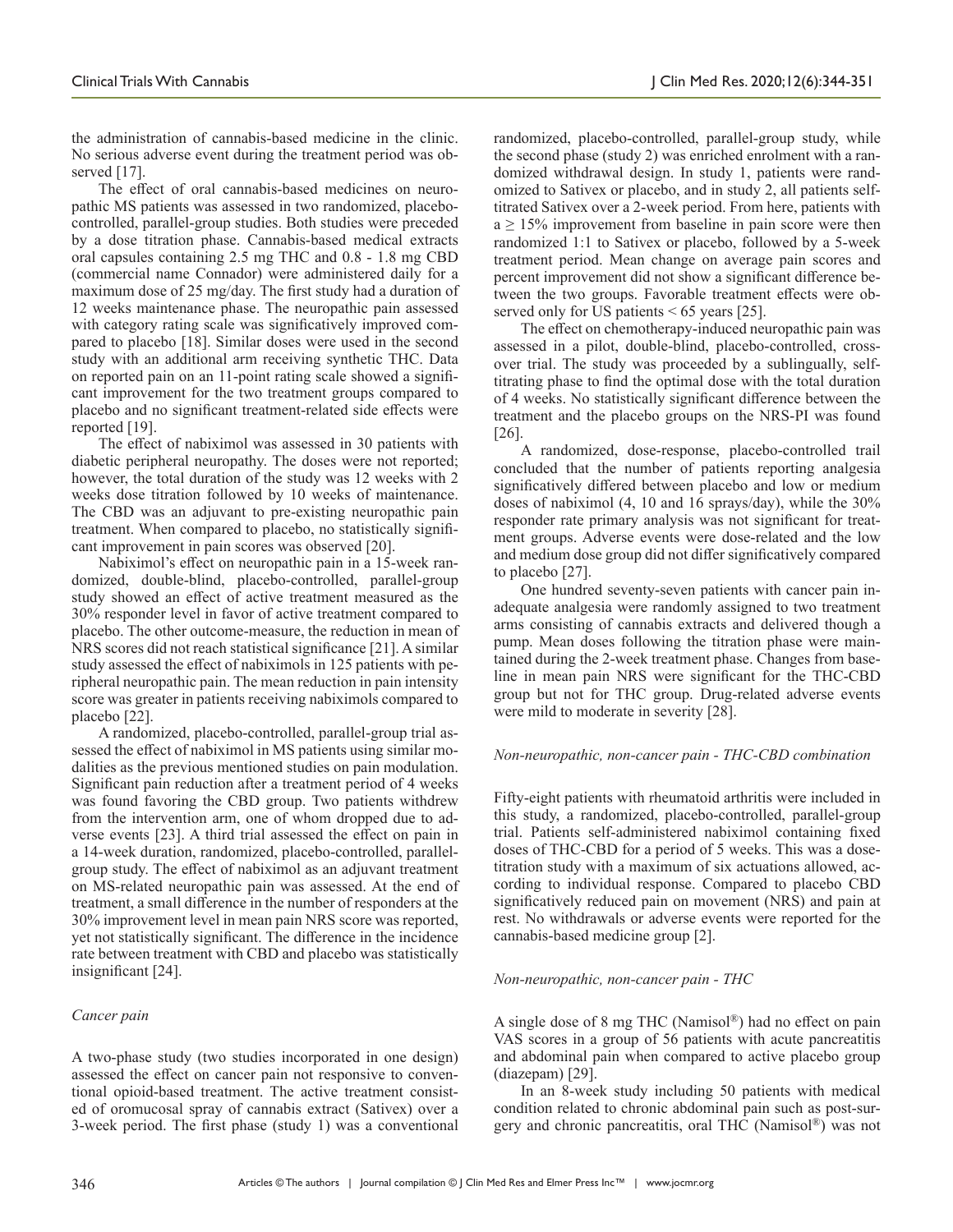found statistically significant to placebo in pain reduction at the end of treatment [30].

*Acute pain - THC*

Only one study reported on acute pain. This was a randomized, placebo-controlled, parallel-group study involving 40 women undergoing elective abdominal hysterectomy. During the second postoperative day, after discontinuation of pain medications, participants were administered either THC or placebo in the form of oral capsules (5 mg). Six hours after active treatment, there was no difference in mean VAS scores or summed pain intensity difference scores at movement and rest. There was no difference in the number of adverse events apart from increased awareness of surroundings in the THC group [31].

#### **Non-randomized controlled trials**

#### *Neuropathic pain - cannabis-based medicine*

Two non-randomized controlled trials assessed the effect of nabiximols, oral spray on neuropathic pain [16, 32]. Nabiximol is a cannabis extract containing fixed doses of THC-CBD, THC or CBD and is delivered though a pump, each actuation delivering 2.7 mg THC and 2.5 mg CBD. Patients self-titrated the optimal dose with 48 actuations allowed in 24 h period. Both studies used a placebo as a control group. The NRS scores differed significantly between control and placebo for the THC and CBD group but not for the extract containing both CBs [16].

#### *Non-controlled trials - cancer pain - nabiximol*

Johnson et al conducted a follow-up study (single arm, open label) to investigate the long-term effects and tolerability of cannabis-based medical extract (nabiximol, oral spray) in 43 patients with cancer-related pain and inadequate analgesia [33]. Patients continued taking previous prescribed medication for pain relief. THC and THC/CBD optimal doses were self-titrated during a preliminary phase. Brief pain inventoryshort form scores decreased continuously from baseline compared to all time points suggesting an improvement in pain with time. Treatment-related adverse events were dizziness, nausea, vomiting, dry mouth, somnolence and confusion in the THC/CBD group and dizziness, headache and an episode of memory impairment in the THC group. Long-term use was well tolerated, and patients do not increase the dose overtime of other pain-relieving medications.

## *Experimentally induced pain - THC*

Thirty healthy volunteers, marijuana smokers, were recruited in this individually randomized placebo-controlled cross-over trial. Both marijuana strengths (1.98% or 3.56% THC) and high dronabinol dose (20 mg) decreased reported pain compared to placebo. Both dronabinol doses and low strength herbal cannabis increased pain tolerance compared to placebo. However, dronabinol produced a longer-lasting analgesic effect. In addition, dronabinol produced lower ratings of abuserelated subjective effects than smoked cannabis [34].

In a randomized, placebo-controlled, cross-over trial including 15 healthy volunteers, the effect of smoked cannabis with different concentrations (2%, 4% and 8%) was assessed on VAS. Forty-five minutes after the experimental induction of pain, high and medium concentrations of herbal cannabis compared with placebo were effective in reducing capsaicininduced pain intensity levels [12].

Kraft et al investigated the effect of oral THC capsules (20 mg/once) in 18 healthy females. This was a randomized, placebo-controlled, cross-over trial. The control group was an active placebo receiving diazepam. There was no difference in pain level between THC group and active placebo measured with VAS [35].

#### *Registered clinical trials without results - THC or CBD*

Of the registered clinical trials, we identified 30 randomized, controlled trials and five non-controlled trial. Among the controlled clinical trials, 20 were randomized parallel-group and 10 were individually randomized cross-over trials. In the majority of trials, placebo was used as a control group, and only seven trials used an active comparator. The most studied types of pain are neuropathic pain and cancer pain. The most prevalent cannabis product is herbal cannabis (11 trials) with various concentrations of THC, CBD, or both. Route of administration for herbal cannabis is inhalation either smoked or vaporized. Cannabis extract with different concentrations of THC and other CBs apparently non-commercially available were considered in five trials. Nabiximol, a cannabis-based medicine with standardized CBs concentrations, was considered in three trials. Single CBs (THC or CBD) were considered in seven trials; three were non-commercial products while the rest were nabilone, dronabinol and Namisol. Outcome measures varied significantly between trials. Most non-randomized trials were single-arm, open-label with duration varying from 9 days to 6 months and one was an observational study, a prospective cohort. Two assessed the effect of cannabis on neuropathic pain (HIV and chemotherapy-related), two cancer pain and one pain without further specifications. The cannabis products considered for cancer pain were herbal cannabis - inhalation and/or smoked - and cannabis extract and/or oral. For neuropathic pain herbal cannabis either inhalation or vaporized and cannabis-based medical extract - nabiximol, an oromucosal spray, were considered. Pain was assessed with the NRS-PI, VAS and brief pain inventory-short form.

## **Discussion**

Cannabis has been medically deployed for a myriad of conditions, although the majority of trials and scientific literature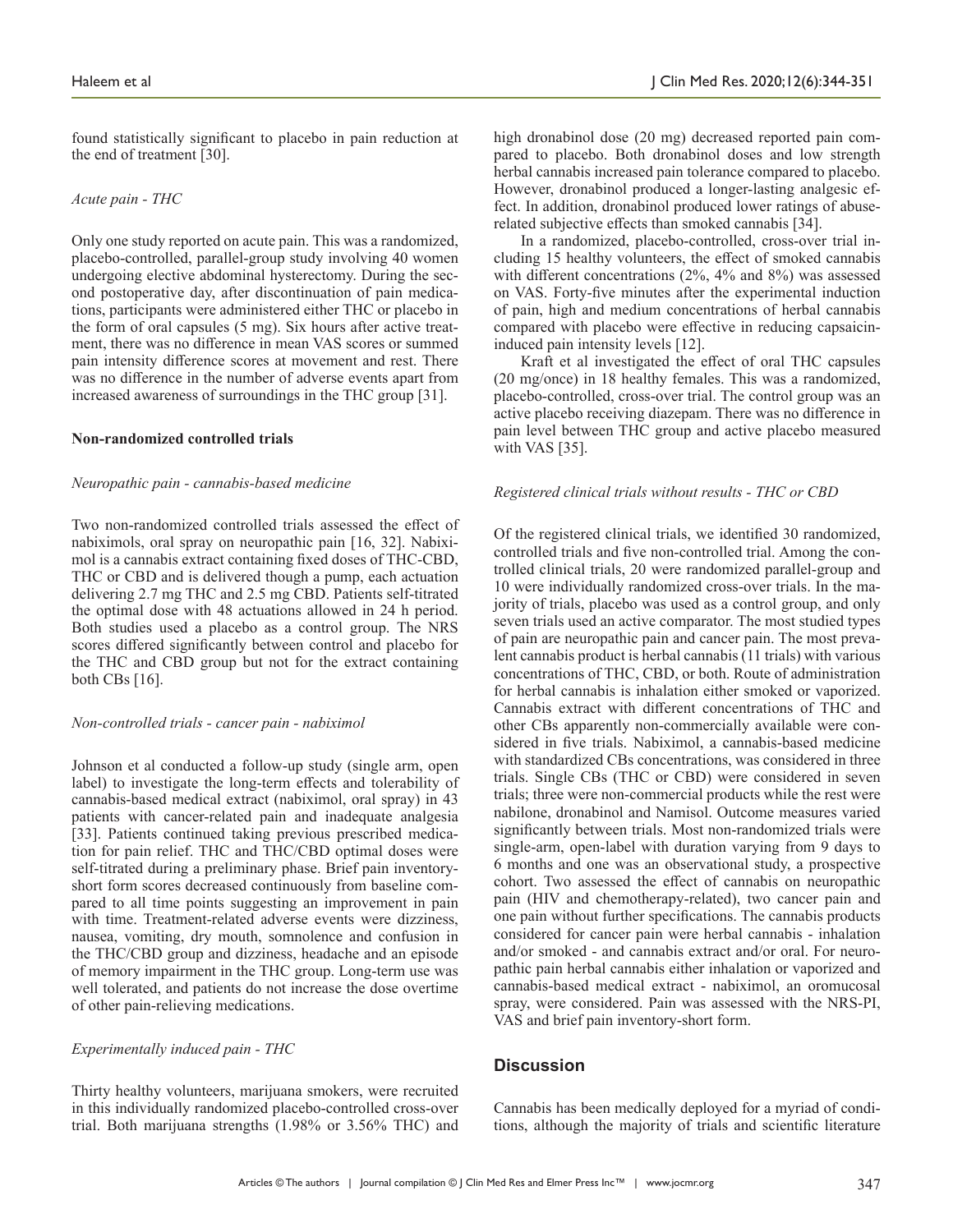cover the indication and effect of cannabis on pain.

In this scoping review, we identified 34 published clinical trials with the majority being controlled trials: 30 randomized controlled trials, three non-randomized trials and one non-controlled trial. The randomized clinical trials were either parallel-group or cross-over trial, the majority used a placebo as a control group and only two used an active placebo group with diazepam [30, 35]. Most studies included more than one treatment arm, e.g., for herbal cannabis different strains with varying concentrations of THC, or single CB extracts and a combination THC-CBD. The cannabis products were in most of the cases used as an adjuvant to current analgesic treatment. A large heterogeneity existed regarding the drugs, doses, routes, frequencies, populations, comparison drugs and outcomes across studies.

The most studied indication within the trials was neuropathic pain in MS patients. In summary, the existing evidence suggests that cannabis is effective for neuropathic pain associated with this condition when cannabis is compared to placebo. The effects of cannabis on neuropathic pain associated with other conditions such as HIV, diabetic pain, post-surgical pain, post trauma and peripheral neuropathic pain were also assessed in a minority of studies, also with promising effects of cannabis for the relief of pain. The effects of herbal cannabis with various concentrations of THC and nabiximols were considered for neuropathic pain in conditions such as central and peripheral neuropathy and post-surgical pain, etc. All studies but one [31] showed a positive effect of cannabis on pain management compared to placebo. Namisol, a cannabis-based medicine containing pure THC derived from a semi-synthetic product, showed improvement in the treatment group when compared to placebo or active control for the treatment of abdominal pain [29, 30].

Two short-term studies (5 days) also assessed the effect of herbal (vaporized and smoked) cannabis in neuropathic pain in HIV patients [9, 10]. Herbal cannabis with different THC concentrations was effective in pain control related to diabetes as reported by two studies [12, 20]. Cancer pain was assessed in three randomized, controlled trial and one non-controlled trial. All studies administered nabiximols in the form of sublingual spray for short-term period of several weeks. Mixed results were provided. Fallon et al (2017) reported primary outcome measure for pain was percent improvement from baseline to the end of treatment in average pain NRS score, the authors found no improvement, and the treatment group performed worse compared to placebo [25].

This review also examined different treatment methods and their effects on various types of pain. Inhaled or smoked THC was investigated in painful sensory neuropathy in HIV patients, in MS and diabetic peripheral neuropathy as well as patients with central and neuropathic pain. These showed good tolerance with minor side effects that increased with the increase in THC dose. The adverse events ranged from minor side effects to psychoactive, euphoria and memory alteration in some patients. THC showed no significant difference from placebo and active placebo groups when it was administered as a single dose oral - Namisol® - in patients with acute pancreatitis and abdominal pain or patients with medical condition related to chronic abdominal pain such as post-surgery and chronic

pancreatitis. Dronabinol was found to be more effective than smoking THC as marijuana in decreasing pain sensitivity, and it was associated with less abuse-related effects than smoking.

Combinations of THC and CBD were also reviewed to show significant changes from baseline in pain NRS compared to THC alone. They showed mild to severe adverse events. While nabiximol containing fixed dose of THC and CBD showed more pain control compared to placebo.

Most studies included in this review reported no serious adverse event associated with treatment, although it must be acknowledged that adverse events are not systematically reported. Also, most of the studies reviewed were short-term with one exception that continued for 1 year. A previous systematic review, focusing on the harmful effects of cannabis use, found that 96.6% of the harmful effects of cannabis use are not serious [36]. Another systematic review and meta-analysis suggest that oral and oromucosal routes administration of cannabis-based medicine is more frequently associated with adverse events when compared to inhaled cannabis. Higher THC herbal strains may be more effective for pain control but are also more frequently associated with adverse event. Studying the psychoactive effects of the long-term use of cannabis is highly recommended in order to efficiently weigh the healthcare outcomes of such medication.

The production and commercial application of cannabis products have increased dramatically in the recent decade. In this review, an overwhelming part of the studies employed nabiximols (https://www.gwpharm.com/) as an active administration and studies examining either THC in spray or CBD as oral drop (https://www.eirhealth.com) were sparsely covered. Moreover, a significant number of studies commissioned "self-titrating" regimes, e.g., patients administering the dosage until fit for the individual. The methods covering these selfadministration designs were most often unclearly described and dose-effect relationships are warranted. To investigate the effect of dose-response regimes, future studies could preferably include relevant electronic tools such as, MyDosage.com [37], a CBD management application.

Noticeably, we identify a vast number of studies that report a positive effect of CBD and THC, no controlled clinical trials with adequate placebo investigated CBD without THC (being the psychoactive compound). Hence, this remains to be studied although the demand for such is seeing a huge increase projected to be 20 millions USD in sales by 2024 [38]. Recently, it is announced that EirHealth is planning a randomized controlled trial addressing the effect of CBD vs. placebo [39]. A recent promising *in vitro* and murine model study showed promising effects of CBD and significantly decreased pain in the animals [40].

For the clinician, it is noteworthy to consider pros and cons of administering non-steroidal anti-inflammatory drugs (NSAIDs) compared with CBD. NSAIDs are extensively recommended to treat pain and while known to have moderate effect on pain they have also been associated with serious adverse events affecting the gastrointestinal, cardiovascular and renal systems. These very serious and potential lethal complications have not been reported for cannabis products although the effect of cannabis is still to be proven as efficient as NSAIDs. To summarize, cannabis has a highly promising role on the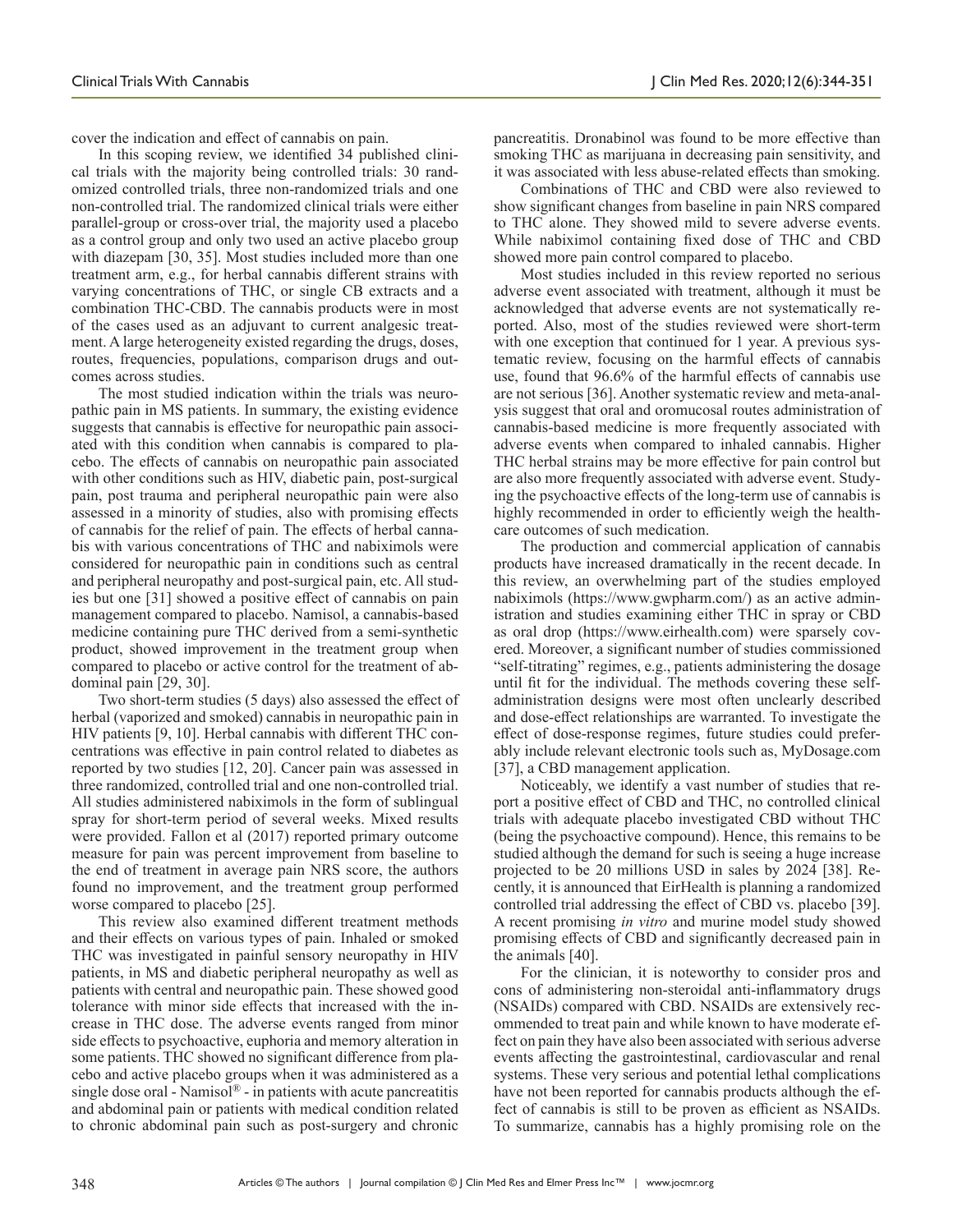treatment of chronic pain with an acceptable safety-profile, but still lacks the evidence of the high efficacy of NSAIDs. In future regimes, it is quite likely that cannabis products are to be adjuvant therapy to well-known drugs.

For the clinician, the absorption, metabolism and excretion should be known also for physicians treating patients with severe renal or hepatic disease. Notably, CBs administered through inhalation exhibit similar pharmacokinetics to those administered intravenously and within 3 - 10 min peak plasma concentrations of THC and CBD are observed [41]. Similarly it should be known that the metabolism of both THC and CBS relies primarily on liver function although the fate and activity of the metabolites of CBD are still to be understood. Hence, physicians treating patients with severe liver-malfunction should be careful whereas CBs can be more limply administered to patients with renal disease.

Within the limitations of this review, it can be concluded that there is an available evidence for the effectiveness of THC, CBD or the combination as an adjunct to standard pain medications in patients with refractory MS. More information is needed on drug performance when compared to standard treatment and on an optimal dose for effectiveness and tolerability. There is minor evidence that cannabis and short-term use of inhaled herbal cannabis is effective in the treatment of neuropathic pain for different neurological and orthopedic conditions such as, post-traumatic pain, central and perihelial neuropathy, etc. Limited evidence is available to support the use of cannabis for the treatment of cancer pain mostly in patients with advanced stages of disease. We report promising results within cannabis and rheumatic pain relief.

## **Supplementary Material**

**Suppl 1.** Characteristics Outcomes and Conclusion of All Included Studies.

**Suppl 2.** Registered Clinical Trials With No Results.

# **Acknowledgments**

None to declare.

# **Financial Disclosure**

The review was funded by Nordic Cannabis Research Institute (https://www.ncrinstitute.com/).

# **Conflict of Interest**

None to declare.

# **Author Contributions**

RW conducted the search and dataextraction and drafted the

first version of the manuscript. RH approved and proofread the manuscript.

# **Data Availability**

The data supporting the findings of this study are available from the corresponding author upon reasonable request.

# **References**

- 1. Krcevski-Skvarc N, Wells C, Hauser W. Availability and approval of cannabis-based medicines for chronic pain management and palliative/supportive care in Europe: A survey of the status in the chapters of the European Pain Federation. Eur J Pain. 2018;22(3):440-454.
- 2. Blake DR, Robson P, Ho M, Jubb RW, McCabe CS. Preliminary assessment of the efficacy, tolerability and safety of a cannabis-based medicine (Sativex) in the treatment of pain caused by rheumatoid arthritis. Rheumatology (Oxford). 2006;45(1):50-52.
- 3. Fine PG, Rosenfeld MJ. The endocannabinoid system, cannabinoids, and pain. Rambam Maimonides Med J. 2013;4(4):e0022.
- 4. Calignano A, La Rana G, Loubet-Lescoulie P, Piomelli D. A role for the endogenous cannabinoid system in the peripheral control of pain initiation. Prog Brain Res. 2000;129:471-482.
- 5. Guindon J, Hohmann AG. The endocannabinoid system and pain. CNS Neurol Disord Drug Targets. 2009;8(6):403-421.
- 6. Pratt M, Stevens A, Thuku M, Butler C, Skidmore B, Wieland LS, Clemons M, et al. Benefits and harms of medical cannabis: a scoping review of systematic reviews. Syst Rev. 2019;8(1):320.
- 7. Larsen C, Shahinas J. Dosage, efficacy and safety of cannabidiol administration in adults: a systematic review of human trials. J Clin Med Res. 2020;12(3):129-141.
- 8. Hill KP, Palastro MD, Johnson B, Ditre JW. Cannabis and pain: a clinical review. Cannabis Cannabinoid Res. 2017;2(1):96-104.
- 9. Abrams DI, Jay CA, Shade SB, Vizoso H, Reda H, Press S, Kelly ME, et al. Cannabis in painful HIV-associated sensory neuropathy: a randomized placebo-controlled trial. Neurology. 2007;68(7):515-521.
- 10. Ellis RJ, Toperoff W, Vaida F, van den Brande G, Gonzales J, Gouaux B, Bentley H, et al. Smoked medicinal cannabis for neuropathic pain in HIV: a randomized, crossover clinical trial. Neuropsychopharmacology. 2009;34(3):672-680.
- 11. Corey-Bloom J, Wolfson T, Gamst A, Jin S, Marcotte TD, Bentley H, Gouaux B. Smoked cannabis for spasticity in multiple sclerosis: a randomized, placebo-controlled trial. CMAJ. 2012;184(10):1143-1150.
- 12. Wallace MS, Marcotte TD, Umlauf A, Gouaux B, Atkinson JH. Efficacy of inhaled cannabis on painful diabetic neuropathy. J Pain. 2015;16(7):616-627.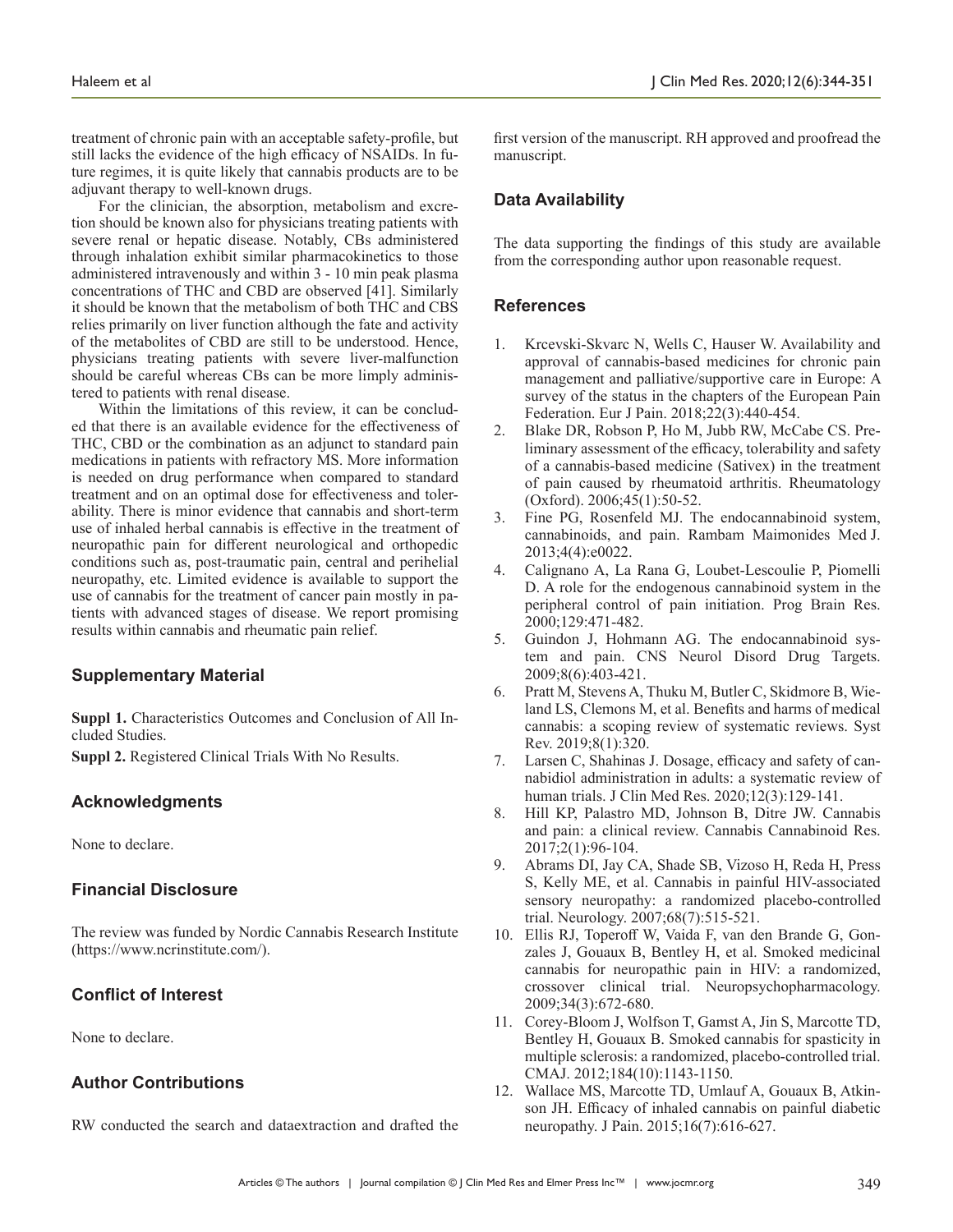- 13. Wilsey B, Marcotte T, Tsodikov A, Millman J, Bentley H, Gouaux B, Fishman S. A randomized, placebo-controlled, crossover trial of cannabis cigarettes in neuropathic pain. J Pain. 2008;9(6):506-521.
- 14. Wilsey B, Marcotte TD, Deutsch R, Zhao H, Prasad H, Phan A. An Exploratory Human Laboratory Experiment Evaluating Vaporized Cannabis in the Treatment of Neuropathic Pain From Spinal Cord Injury and Disease. J Pain. 2016;17(9):982-1000.
- 15. Conte A, Bettolo CM, Onesti E, Frasca V, Iacovelli E, Gilio F, Giacomelli E, et al. Cannabinoid-induced effects on the nociceptive system: a neurophysiological study in patients with secondary progressive multiple sclerosis. Eur J Pain. 2009;13(5):472-477.
- 16. Wade DT, Makela P, Robson P, House H, Bateman C. Do cannabis-based medicinal extracts have general or specific effects on symptoms in multiple sclerosis? A doubleblind, randomized, placebo-controlled study on 160 patients. Mult Scler. 2004;10(4):434-441.
- 17. van Amerongen G, Kanhai K, Baakman AC, Heuberger J, Klaassen E, Beumer TL, Strijers RLM, et al. Effects on spasticity and neuropathic pain of an oral formulation of delta9-tetrahydrocannabinol in patients withprogressive multiple sclerosis. Clin Ther. 2018;40(9):1467- 1482.
- 18. Zajicek JP, Hobart JC, Slade A, Barnes D, Mattison PG, MUSEC Research Group. Multiple sclerosis and extract of cannabis: results of the MUSEC trial. J Neurol Neurosurg Psychiatry. 2012;83(11):1125-1132.
- 19. Zajicek JP, Sanders HP, Wright DE, Vickery PJ, Ingram WM, Reilly SM, Nunn AJ, et al. Cannabinoids in multiple sclerosis (CAMS) study: safety and efficacy data for 12 months follow up. J Neurol Neurosurg Psychiatry. 2005;76(12):1664-1669.
- 20. Selvarajah D, Gandhi R, Emery CJ, Tesfaye S. Randomized placebo-controlled double-blind clinical trial of cannabis-based medicinal product (Sativex) in painful diabetic neuropathy: depression is a major confounding factor. Diabetes Care. 2010;33(1):128-130.
- 21. Serpell M, Ratcliffe S, Hovorka J, Schofield M, Taylor L, Lauder H, Ehler E. A double-blind, randomized, placebo-controlled, parallel group study of THC/CBD spray in peripheral neuropathic pain treatment. Eur J Pain. 2014;18(7):999-1012.
- 22. Nurmikko TJ, Serpell MG, Hoggart B, Toomey PJ, Morlion BJ, Haines D. Sativex successfully treats neuropathic pain characterised by allodynia: a randomised, doubleblind, placebo-controlled clinical trial. Pain. 2007;133(1- 3):210-220.
- 23. Rog DJ, Nurmikko TJ, Friede T, Young CA. Randomized, controlled trial of cannabis-based medicine in central pain in multiple sclerosis. Neurology. 2005;65(6):812-819.
- 24. Langford RM, Mares J, Novotna A, Vachova M, Novakova I, Notcutt W, Ratcliffe S. A double-blind, randomized, placebo-controlled, parallel-group study of THC/CBD oromucosal spray in combination with the existing treatment regimen, in the relief of central neuropathic pain in patients with multiple sclerosis. J Neurol. 2013;260(4):984-997.
- 25. Fallon MT, Albert Lux E, McQuade R, Rossetti S, Sanchez R, Sun W, Wright S, et al. Sativex oromucosal spray as adjunctive therapy in advanced cancer patients with chronic pain unalleviated by optimized opioid therapy: two double-blind, randomized, placebo-controlled phase 3 studies. Br J Pain. 2017;11(3):119-133.
- 26. Lynch ME, Cesar-Rittenberg P, Hohmann AG. A doubleblind, placebo-controlled, crossover pilot trial with extension using an oral mucosal cannabinoid extract for treatment of chemotherapy-induced neuropathic pain. J Pain Symptom Manage. 2014;47(1):166-173.
- 27. Portenoy RK, Ganae-Motan ED, Allende S, Yanagihara R, Shaiova L, Weinstein S, McQuade R, et al. Nabiximols for opioid-treated cancer patients with poorly-controlled chronic pain: a randomized, placebo-controlled, gradeddose trial. J Pain. 2012;13(5):438-449.
- 28. Johnson JR, Burnell-Nugent M, Lossignol D, Ganae-Motan ED, Potts R, Fallon MT. Multicenter, double-blind, randomized, placebo-controlled, parallel-group study of the efficacy, safety, and tolerability of THC:CBD extract and THC extract in patients with intractable cancer-related pain. J Pain Symptom Manage. 2010;39(2):167-179.
- 29. de Vries M, Van Rijckevorsel DC, Vissers KC, Wilder-Smith OH, Van Goor H. Single dose delta-9-tetrahydrocannabinol in chronic pancreatitis patients: analgesic efficacy, pharmacokinetics and tolerability. Br J Clin Pharmacol. 2016;81(3):525-537.
- 30. de Vries M, van Rijckevorsel DCM, Vissers KCP, Wilder-Smith OHG, van Goor H. Tetrahydrocannabinol does not reduce pain in patients with chronic abdominal pain in a phase 2 placebo-controlled study. Clin Gastroenterol Hepatol. 2017;15(7):1079-1086 e1074.
- 31. Buggy DJ, Toogood L, Maric S, Sharpe P, Lambert DG, Rowbotham DJ. Lack of analgesic efficacy of oral delta-9-tetrahydrocannabinol in postoperative pain. Pain. 2003;106(1-2):169-172.
- 32. Notcutt W, Price M, Miller R, Newport S, Phillips C, Simmons S, Sansom C. Initial experiences with medicinal extracts of cannabis for chronic pain: results from 34 'N of 1' studies. Anaesthesia. 2004;59(5):440-452.
- 33. Johnson JR, Lossignol D, Burnell-Nugent M, Fallon MT. An open-label extension study to investigate the longterm safety and tolerability of THC/CBD oromucosal spray and oromucosal THC spray in patients with terminal cancer-related pain refractory to strong opioid analgesics. J Pain Symptom Manage. 2013;46(2):207-218.
- 34. Cooper ZD, Comer SD, Haney M. Comparison of the analgesic effects of dronabinol and smoked marijuana in daily marijuana smokers. Neuropsychopharmacology. 2013;38(10):1984-1992.
- 35. Kraft B, Frickey NA, Kaufmann RM, Reif M, Frey R, Gustorff B, Kress HG. Lack of analgesia by oral standardized cannabis extract on acute inflammatory pain and hyperalgesia in volunteers. Anesthesiology. 2008;109(1):101- 110.
- 36. Wang T, Collet JP, Shapiro S, Ware MA. Adverse effects of medical cannabinoids: a systematic review. CMAJ. 2008;178(13):1669-1678.
- 37. Mydosage. https://www.mydosage.com.